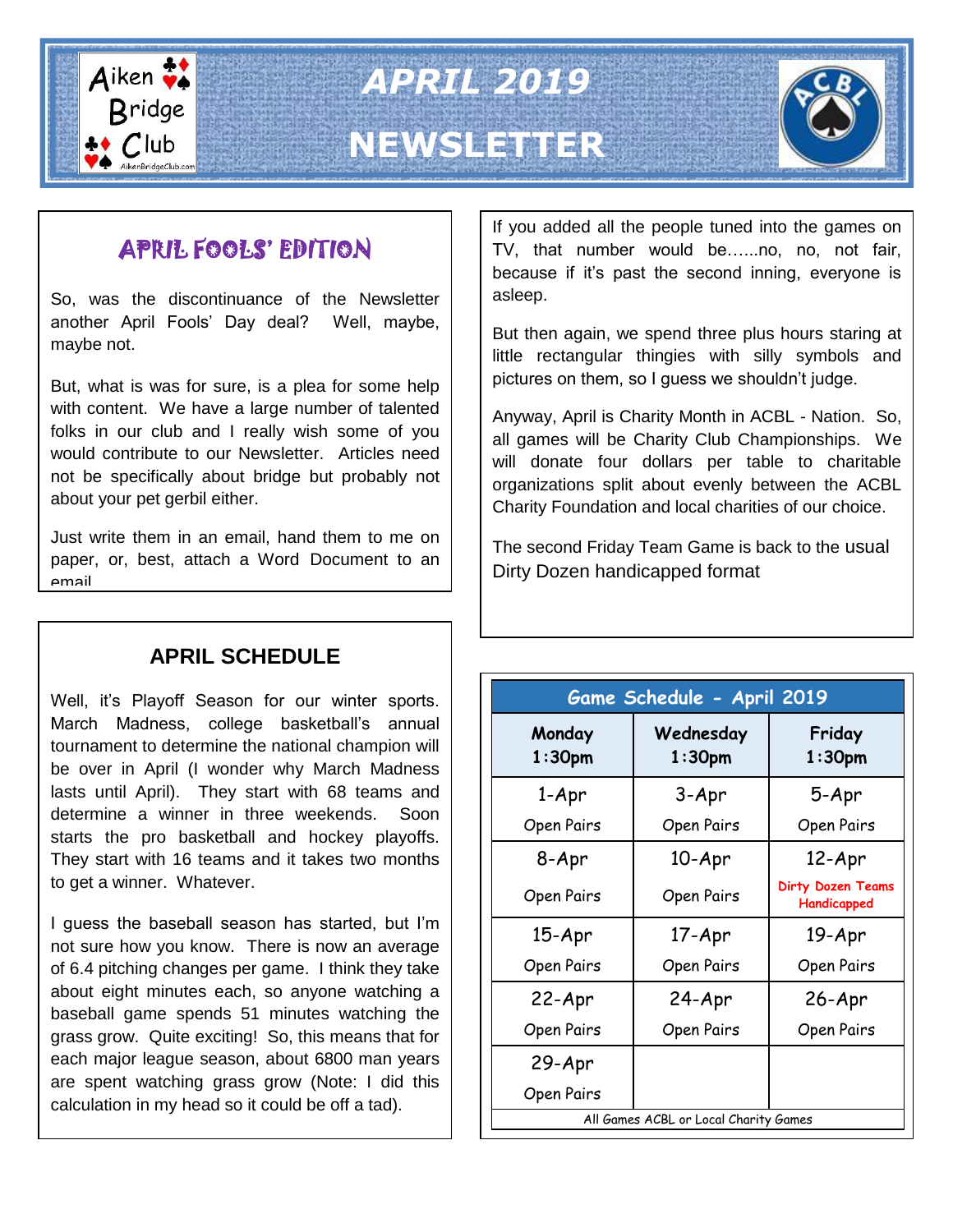### **SPRING FLING CONGRATULATIONS PHYLLIS INGRAM PRO – AM**

Believe it or not, that's the official name of the event we held on the last Friday in March.

Despite the best efforts of our membership, we were eventually able to have a very nice game. When the sign up and cancellation period ended on the prior Monday we had 57 people signed up to play. In the following three days, this number went up and down reaching a zenith of 66 and eventually settling in at 56. The last and final change occurred on Thursday at 9:00 PM. I refused to look at my email on Friday morning because I was worn out by this mess. But the truly good news was everyone showed up and we had a great event.

Thanks to Lauren and Sedley for organizing this event, thanks to all of you who brought the very tasty treats for your fellow members to enjoy, and to all those who attended. Marc pointed out to me that there were zero director calls during the entire game, which he concluded means tasty makes for non testy.

Part of the event was a little presentation to Phyllis commemorating reaching Life Master. We revived an old tradition (from before I moved here) by giving a commemorative gift reflecting the achievement, rather than a monetary award. I personally think this was a wonderful change. For you detail freaks, it was a really pretty thing engraved with her name and accomplishment. Being an engineer by education, I had to ask what its function was. Well, you put things (like earrings, rings, pendants and popcorn) in it. I guess that makes it a thing thing. Well, if I ever make Life Master, I hope I get something different since I ain't got none of that stuff (or any stuff at all, for that matter).

So, that, or course leads us to an old routine by George Carlin about stuff (sorry, but my brain was wired by a plumbtrician so it goes strange places). Do you know what a plumbtrician is? I didn't until I moved here, but it's a serviceperson who does plumbing and electrical work, neither particularly well. (I think this is something that can only be found in the south, you know, like shrimp and grits covered with some kind of brown gravy.) Anyway, that's why my brain has a bunch of short circuits, poor connections, and a few leaks.

If you care to listen, here it is.

[https://www.bing.com/videos/sear](https://www.bing.com/videos/search?q=george+carlin+stuff+routine&view=detail&mid=0C9D83F33FC270ECA0790C9D83F33FC270ECA079&FORM=VIRE) [ch?q=george+carlin+stuff+routine](https://www.bing.com/videos/search?q=george+carlin+stuff+routine&view=detail&mid=0C9D83F33FC270ECA0790C9D83F33FC270ECA079&FORM=VIRE) [&view=detail&mid=0C9D83F33F](https://www.bing.com/videos/search?q=george+carlin+stuff+routine&view=detail&mid=0C9D83F33FC270ECA0790C9D83F33FC270ECA079&FORM=VIRE) [C270ECA0790C9D83F33FC270](https://www.bing.com/videos/search?q=george+carlin+stuff+routine&view=detail&mid=0C9D83F33FC270ECA0790C9D83F33FC270ECA079&FORM=VIRE) [ECA079&FORM=VIRE](https://www.bing.com/videos/search?q=george+carlin+stuff+routine&view=detail&mid=0C9D83F33FC270ECA0790C9D83F33FC270ECA079&FORM=VIRE)

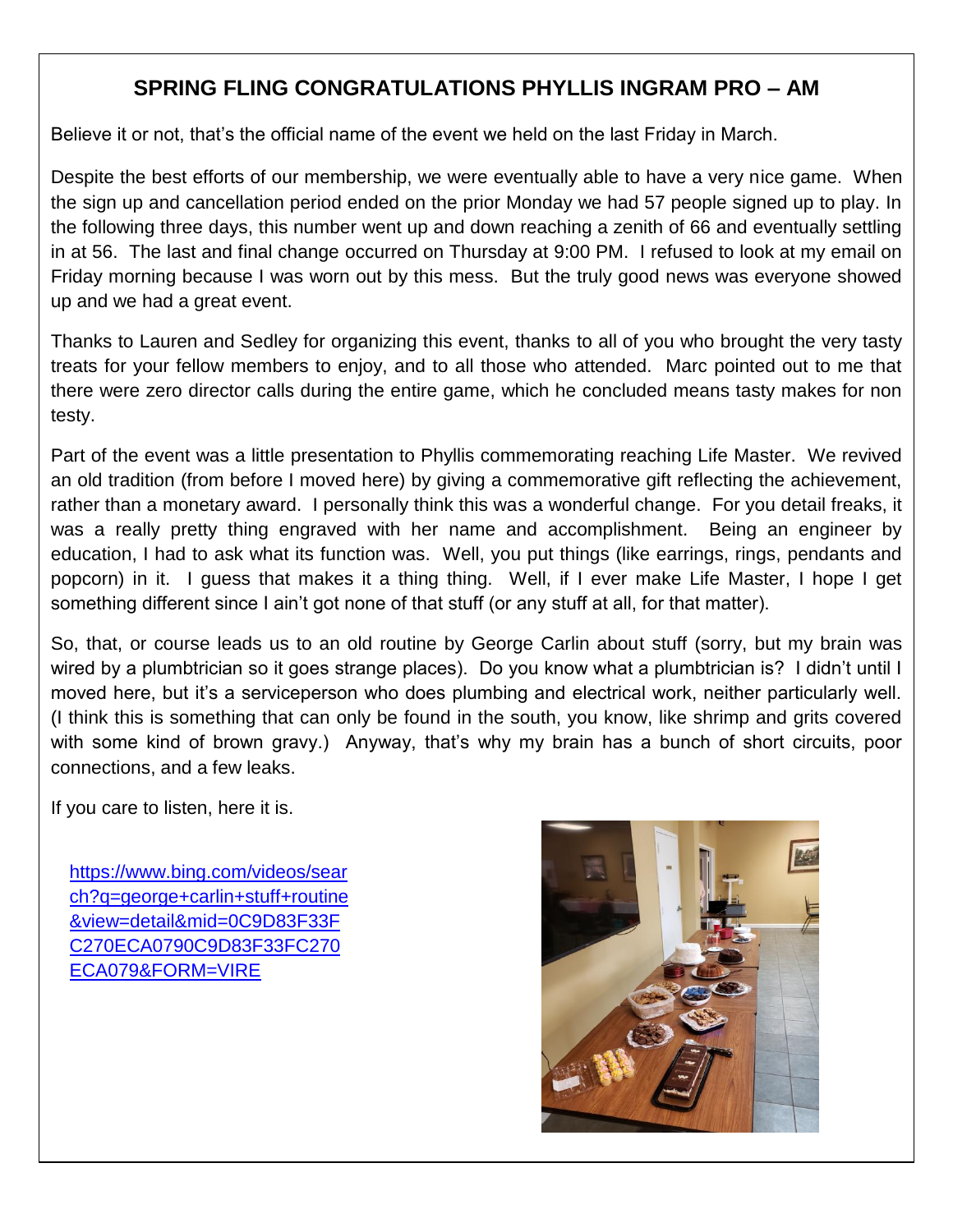This space was intended for the articles a number of members told me they would send for this newsletter. Apparently they were sent by Pony Express and have not arrived. Luckily, while reading the Daily Bulletins from the recent Memphis Nationals, I came across an excellent article by Steve Gaynor about IMP Strategy. Seems like the editor of the Memphis Newsletters also thought it was excellent since it was published twice.

Please read and reread number 11. In my opinion, this is superb advice for any form of scoring. I thing all partnerships would be well served by the agreement they both delegate the heroics to their partner.

Anyway, Mr. Gaynor article follows.

#### **IMP Strategy**

#### **(For Swiss Teams, Knockout Teams and IMP Pairs)**

#### **By Steven Gaynor**

In a matchpoint event, we are always looking for that extra trick or playing in a risky major suit or no trump rather than a poorer-scoring, but safer, minor suit. Why? Because it pays off big time when it works. We may even risk our contract to make a play for an overtrick. On defense we strive not to blow a trick rather than beat a contract. In IMP scoring, however, the considerations change drastically. Now just making or beating a contract can give us a big score, but extra tricks are chump change. (OK, I know we have all won or lost a match by 1 IMP.)

Winning IMP strategies include:

**1. Make your contract.** Do not worry about overtricks or undertricks. If you are in the right spot, things will usually work out in your favor.

**2. Trust your bidding system.** Even at pairs, you will be a winner if you are in the right suit at the right level despite blowing an overtrick once in a while.

**3. Stretch to bid a game.** If vulnerable, game should be bid even if it is as a low as a 40% chance. If not vulnerable, it should be a 50% prospect.

If you bid three vulnerable games that your opponents do not bid and you make only one of them, you break even. If you are in an auction and the decision is now in your hands whether to bid game or not if you have to think about it, bid game.

**4. Do not double their partial.** You better have them down two in your own hand before you chance a double of a bid below game. And 'down two in your own hand' means you have a fistful of trump tricks. Do not count on your partner for many of these tricks.

**5. Do not go for numbers.** Don't make some wild, preemptive bid just because you have six or seven (or more) cards in one suit. It is not worth it.

**6. Your competitive bidding should be more constructive at IMP scoring. Upgrade your overcalls by at least** a queen. This means that if you would overcall with 8 points at pairs, overcall with 10 or more at IMPs.